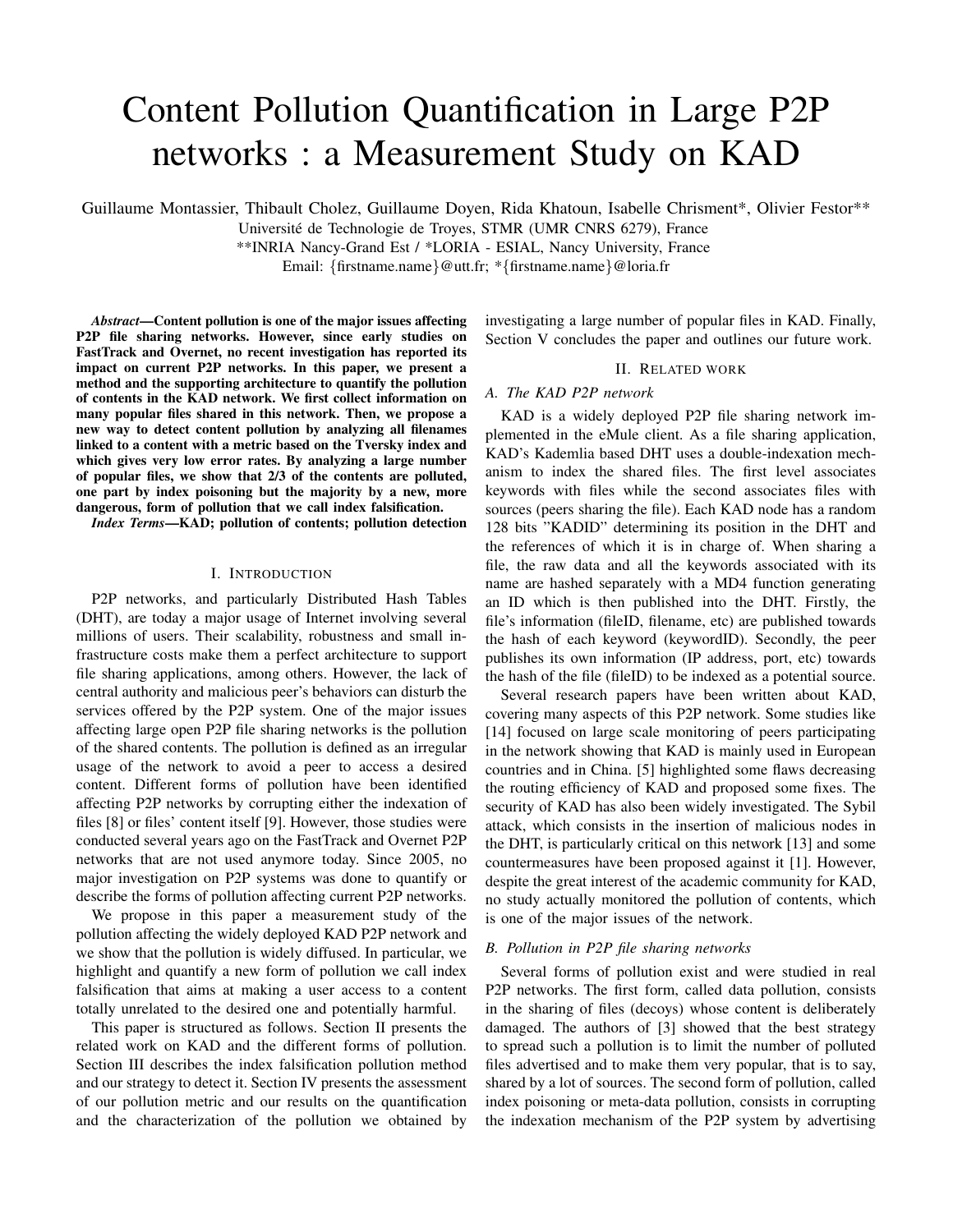many fake files which are actually shared by no peer or by advertising unexisting sources. In 2004, Liang et al. were the first to study pollution [9] by analyzing different files related to 7 popular songs shared in the FastTrack network and showed that, for some popular songs, more than 50% of the versions were polluted. In 2005 [8], they considered 10 popular songs and investigated the pollution in both the FastTrack and the Overnet P2P networks showing that both were polluted and that Overnet is particularly affected by the index poisoning pollution. More recently, a study [10] proved that the index poisoning attack can also affect the KAD network by corrupting DHT entries, either by publishing fake records on the responsible peers or by inserting malicious nodes which are close to them.

Several solutions have been proposed to limit the pollution. Liang et al. [8] proposed a blacklisting scheme to avoid polluters but the list is provided and updated in a central way opposed to the P2P paradigm. Reputation systems [4] can help fighting the pollution but they introduce a significant overhead and are vulnerable to malicious votes among other attacks. Winnowing [12] proposed a collaborative filtering done by the indexing peers to limit the index poisoning but it is vulnerable to malicious nodes insertion. None of the proposed solutions is actually deployed so far because of the limitations.

# III. DETECTING KAD'S DHT POLLUTION

## *A. The index falsification pollution*

We highlight and quantify a new form of pollution widely spread in the KAD network. While index poisoning advertises many unexisting files which can not be downloaded, index falsification pollution consists in advertising a single file under many different filenames, and consequently many different keywords, which are totally unrelated to the real content. Each wrong filename is artificially made popular by the polluters by exploiting a KAD weakness that allows a peer to manually publish the number of estimated sources for a given filename and which helps to make the pollution highly visible.

This form of pollution is the most harmful possible because it leads the user to download undesirable content, wasting the network resources in the process and because the downloaded file can be dangerous for the user safety. The real content can be a malware or a video hurting users' feelings (e.g. pornographic or paedophile contents). Besides, this pollution creates many false positives when monitoring illegal files within the KAD network. In fact, some users can be monitored accessing a file they did not even look for. While KAD's users can suffer from this pollution on a daily basis, no study so far investigated this problem.

# *B. Strategy for detecting the index falsification*

The heart of index falsification is to attach many different names to a file. To detect this pollution, we must gather all the different filenames attached to a file and evaluate their consistency. However, KAD's double-indexation scheme makes this information hard to retrieve. From a keyword search, one can obtain the different files linked to the keyword and their details (filename, size, etc.). But all the different files collected from a keyword search include the desired keyword in their filename, for instance "avatar", and will appear consistent even if some files are indexed through other unrelated keywords in the DHT. From a source search, one can obtain all the sources of a file, no matter which filename is used by the sources. However, the filename is not an information published on the DHT at this level. Only the sources (IP address, port, etc.) are linked to the fileID. So, the diversity of filenames can not be obtained by regular DHT lookups, neither by a *keyword search* lookup nor by a *source search* lookup.

| Filename: The.Big.Bang.Theory.4x09.The.Boyfriend.Complexity.ENG<br>FileID: C0F8BFA37E0DD0A4585CD3B90B9F4D26<br>Number of responding sources: 50<br>Found filenames<br>#<br>The Big Bang. Theory. 4x09. The Boyfriend. Complexity. ENG. - .sub. FR<br>30 |  |
|---------------------------------------------------------------------------------------------------------------------------------------------------------------------------------------------------------------------------------------------------------|--|
|                                                                                                                                                                                                                                                         |  |
|                                                                                                                                                                                                                                                         |  |
|                                                                                                                                                                                                                                                         |  |
|                                                                                                                                                                                                                                                         |  |
|                                                                                                                                                                                                                                                         |  |
| The.Big.Bang.Theory.4x09.The.Boyfriend.Complexity.VOSTFR.HD<br>12                                                                                                                                                                                       |  |
| The Big Bang Theory 4x09 The Boyfriendplexity Vostfr Hdtv Xvid<br>3                                                                                                                                                                                     |  |
| The.Big.Bang.Theory.S04E09.VOSTFR.HDTV.XviD.avi<br>2                                                                                                                                                                                                    |  |
| 409 The Big Bang Theory.4x09 The Boyfriend Complexity VOSTFR                                                                                                                                                                                            |  |
| The Big Bang Theory - 4x09 - VostFr.avi                                                                                                                                                                                                                 |  |
| The.Big.Bang.Theory.S04E09.VOSTFR.HDTV.XviD-TheOdusseus.avi                                                                                                                                                                                             |  |

TABLE I: Example of consistent filenames retrieved from the responding sources for a clean file

| Filename: Indiana Jones Et Les Aventuriers De L'Arche Perdue-Fr-Dydrip |                             |  |
|------------------------------------------------------------------------|-----------------------------|--|
| FileID: 7B9F403468CD821C38885E7777153C1C                               |                             |  |
| Number of responding sources: 175                                      |                             |  |
| Found filenames                                                        | #                           |  |
| XXX Marc Dorcel - Russian Institute Lesson 1 (Sex, Porno, Lesbian      | $\overline{4}$              |  |
| The Best Of The Doors.rar                                              | $\mathcal{D}_{\mathcal{A}}$ |  |
| [DIVX-ITA]-Disney Pixar-Wall-E-2008-Italian Ld Dvdrip Xvid             |                             |  |
| [DIVX-ITA] The Twilight Saga New Moon.avi                              |                             |  |
| Dexter Fr Saison 3.rar                                                 |                             |  |
| Shrek.2.(Fr.DvdRipp).Teste.by.www.FreeDivx.org.avi                     |                             |  |
| Smallville 6x10 Hidro [DVD+DVB][Spanish-English][by jesuscas]          |                             |  |
| THE SOCIAL NETWORK [par emule island.com tp].avi                       |                             |  |
| Windows 2003 Server.iso                                                |                             |  |
|                                                                        |                             |  |

TABLE II: Part of conflicting filenames retrieved from the responding sources for a polluted file

However, we can obtain the different filenames linked to a fileID at the beginning of the download process. When a file is selected for download after a keyword search, the potential sources are first retrieved thanks to the DHT. Then, a TCP connection is initiated toward each source to request the download. A function implemented in KAD clients, but external to the KAD protocol, allows a peer to get detailed information about the file directly from the responding sources and can show conflicting filenames in case of pollution. Concerning a clean file (table I), the majority (30) of the responding sources share the same filename and the others are clearly related to the desired content. On the opposite, concerning a polluted file (table II), the sources show a lot of totally different filenames, conflicting with each other and with the desired content. We used a modified aMule client in order to collect, for a given file, all the filenames advertised by the responding sources.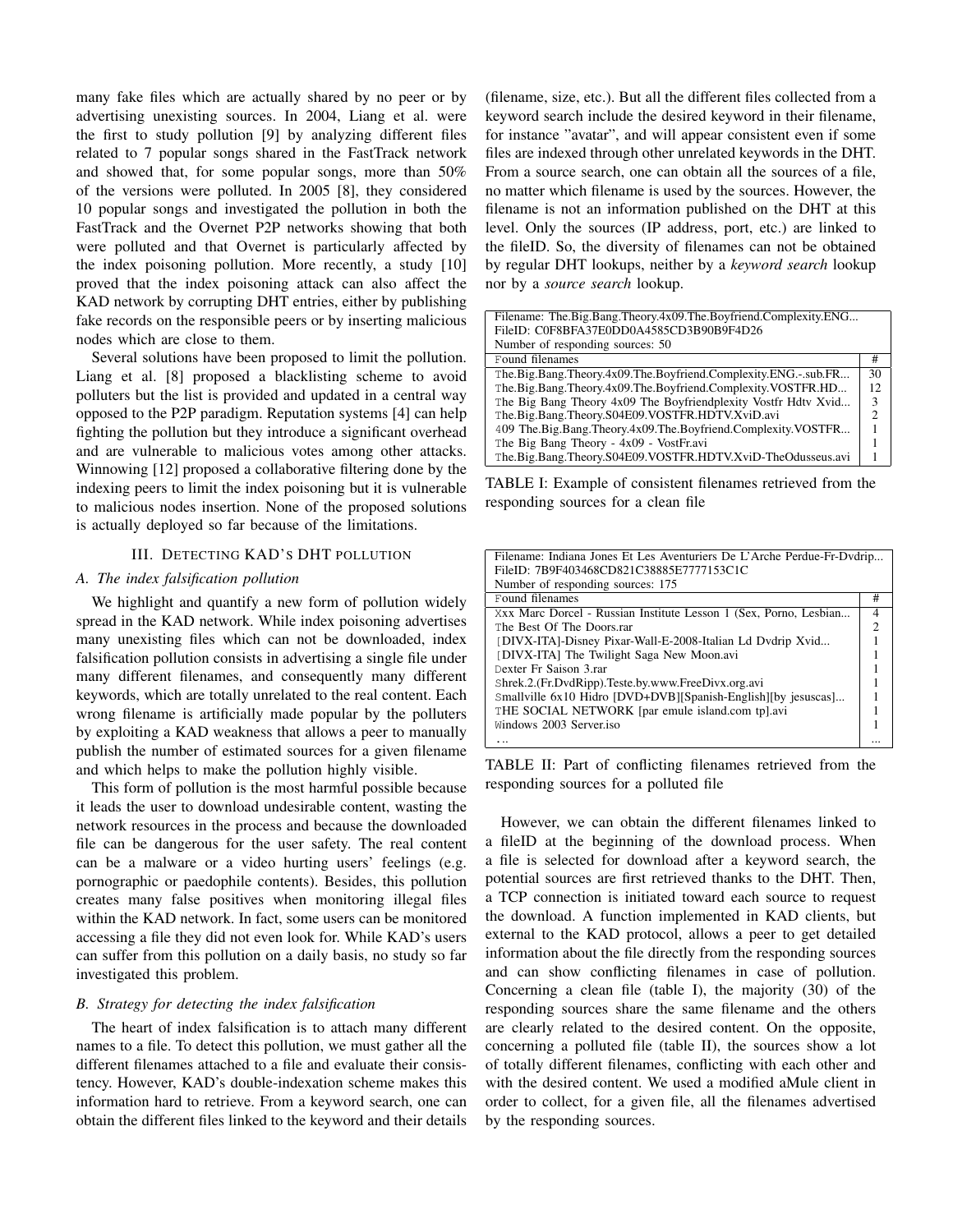

Fig. 1: % of the responding sources discovered in time

#### *C. Similarity metric for pollution detection*

Given a fileID, we want to determine if the file is trustworthy or polluted by index falsification. Our detection is based on the overall consistency of the different filenames given by the sources. To compute the similarity of two filenames, we use a metric to evaluate the similarity between their set of keywords. Let X and Y be two sets of keywords, X being the keywords associated with the desired filename and Y being the keywords associated with a filename retrieved from a source. The Tversky index [15] is a generic similarity metric (when  $\alpha = \beta$ ) used in data mining and defined by:

$$
S(X,Y) = \frac{|X \cap Y|}{|X \cap Y| + \alpha * |X - Y| + \beta * |Y - X|}
$$
 (1)

 $S(X, Y) \in [0, 1]$  and more precisely returns 1 if both filenames are the same and 0 if they have no common keyword. We define our pollution coefficient  $P$  for each file  $X$  as a function of the average of similarity coefficients computed for all filenames  $Y_i$  retrieved from the *n* sources.

$$
P(X) = 1 - \frac{\sum_{i=1}^{n} S(X, Y_i)}{n}
$$
 (2)

# IV. CONTENT POLLUTION QUANTIFICATION IN KAD

#### *A. Investigating the shared contents*

Collecting all the files shared within a P2P network is an impossible task. To quantify the pollution from a significative sample of the users' interest, we based our experiment on the top 100 of the most downloaded contents in 2010, according to one of the major BitTorrent indexation website<sup>1</sup> which receives more than one hundred million searchs a year. To have a most significative sample, for each content from top 100 we collected the twenty related files that show the highest number of estimated sources, resulting in 2000 files investigated. In fact, previous studies [2] and [7] showed that a higher number of sources estimated for a file increases its downloads.

Before collecting the different filenames for 2000 files, we wanted to know how fast the real sources of a file are found in order to define the duration of the experiment. Based on a



Fig. 2: Distribution of files according to the pollution index

sample of 150 files, we show that the number of responding sources quickly increases during the first 200s after the start of the download and is then stable (figure 1). We chose to wait up to 300s to collect the filenames, afterwards the number of missed sources is negligible. This result also indicates how fast the detection could be performed in real time.

## *B. Metric assessment*

Every classification is inevitably prone to errors. In our case, some unpolluted files can be tagged as polluted (false positive) and inversely, polluted files can be tagged as unpolluted (false negative). To provide a reliable pollution detection, we need to define suitable parameters for the similarity metric and for the detection thresholds. To define these values and estimate the metric's error rates, we used a methodology close to [6] by asking a set of 10 experts to manually evaluate the pollution for a sample (20%) of the files we collected. By analyzing the different filenames, they tag files as *polluted*, *clean* or *unclassified* through a web interface showing the associated filenames as presented in tables I and II.

We tried some particular forms of the Tversky similarity metric and found that the best detection results according to the expert votes were given for  $\alpha = \beta = 0.5$  which is known as the Dice coefficient [11] and can also be written like:

$$
S(X,Y) = \frac{2 * |X \cap Y|}{|X| + |Y|}
$$
 (3)

Then, we set the detection thresholds to best match the expert votes: files for which  $P(X)$  is under 0.3 are tagged as clean while those above 0.7 are polluted. Concerning the few files between 0.3 and 0.7, we consider that the metric can't reliably determine their state. Figure 2 displays the distribution of sources according to our metric. It appears that we have a bimodal distribution with peaks at 0.1 and 0.9 showing that our metric naturally creates two major classes for our data. As a result, our metric based on the Dice coefficient with these detection thresholds gives low error rates: 3.5% of false positive and 0.8% of false negative.

We investigated the false positives of our metric and found that they are due to movies presenting both an original

<sup>1</sup>http://torrentfreak.com/bittorrent-zeitgeist-what-people-searched-for-in-2010-101227/